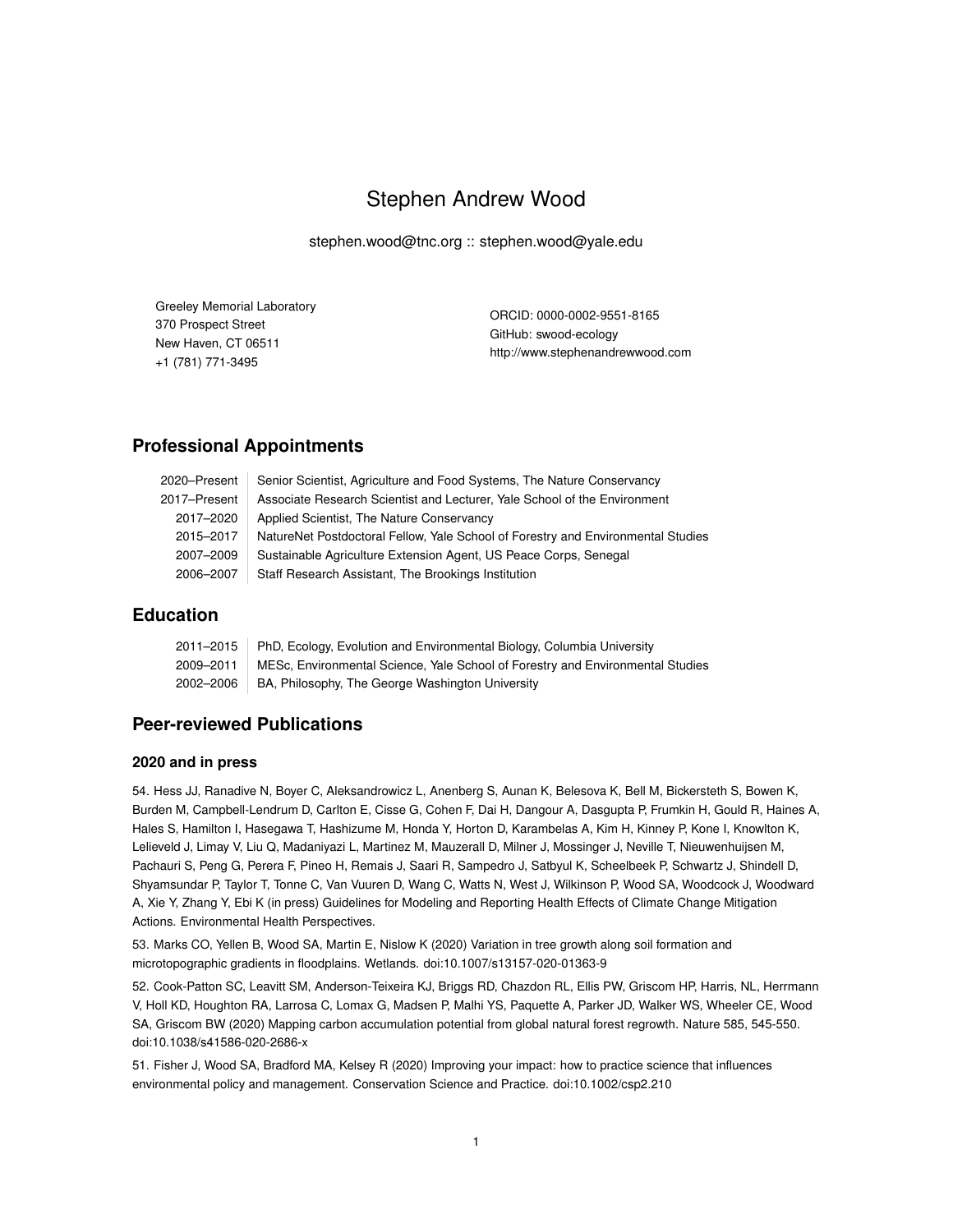50. Bossio DA, Cook-Patton SC, Ellis PW, Fargione J, Sanderman J, Smith P, Wood SA, Zomer RJ, Griscom BW (2020) The role of soils in natural climate solutions. Nature Sustainability, doi:10.1038/s41893-020-0491-z.

49. Carey CJ, Gravuer K, Gennet S, Osleger D, Wood SA (2020) Using meta-analysis to understand the effects of rangeland management practices on soil properties and plant-related outcomes in California. California Agriculture 74(2): 101-111, doi:10.3733/ca.2020a0015.

48. Gergel S, Powell B, Wood S, Baudron F, Rhemtulla J, Kennedy G, Rasmussen L, Ickowitz A, Smithwick E, Wood SA, Sunderland T (2020) Conceptual linkages between landscape diversity and diet diversity: a roadmap for multi-disciplinary research. BioScience, doi:10.1093/biosci/biaa048

47. Oldfield EE, Bradford MA, Wood SA (2020) Direct evidence for threshold effects of soil organic matter on crop growth. Ecological Applications, doi:10.1002/eap.2073.

#### **2019**

46. Bradford MA, Carey CJ, Atwood L, Bossio D, Fenichel EP, Gennet S, Fargione J, Fisher JRB, Fuller E, Kane DA, Lehmann J, Oldfield EE, Ordway EM, Rudek J, Sanderman J, Wood SA (2019) Soil carbon science for policy and practice. Nature Sustainability.

45. Bradford MA, McCulley RL, Crowther TW, Oldfield EE, Wood SA, Fierer N (2019) Cross-biome patterns in soil microbial respiration are predictable from evolutionary theory on thermal adaptation. Nature Ecology & Evolution 3: 223-231, doi: 10.1038/s41559-018-0771-4

44. Faye C, Grippa M, Wood S (2019) Use of the Standardized Precipitation and Evapotranspiration Index (SPEI) from 1950 to 2018 to determine drought trends in the Senegalese territory. Climate Change 5(20), 327-341

43. Oldfield EE, Bradford MA, Wood SA (2019) Increasing soil organic matter can close global yield gaps. SOIL 5: 15-32, doi: 10.5194/soil-2018-21

42. Rasmussen LV, Fagan M, Ickowitz A, Wood SLR, Kennedy G, Powell B, Baudron F, Gergel S, Jung S, Smithwick EAH, Sunderland T, Wood SA, Rhemtulla JM (2019). Forest pattern, not just amount, influences dietary quality in five African countries. Global Food Security, doi: 10.1016/j.gfs.2019.100331

41. Shackelford GE, Kelsey R, Sutherland WJ, Kennedy CM, Wood SA, Gennet S, Karp DS, Kremen C, Seavy NE, Jedlicka JA, Gravuer K, Kross SM, Bossio DA, Muñoz-Sáez A, LaHue DG, Garbach K, Ford LD, Felice M, Reynolds MD, Rao DR, Boomer K, LeBuhn G, Dicks LV (2019) Evidence synthesis as the basis for decision analysis: a method of selecting the best agricultural practices for multiple ecosystem services. Frontiers in Sustainable Food Systems, doi: 10.3389/fsufs.2019.00083

40. Tallis HT, Kreis K, Olander L, Ringler C, Ameyaw D, Borsuk ME, ..., Wood SA, ... (2019) Aligning evidence generation and use across health, development and environment. Current Opinion in Environmental Sustainability 39: 81-93, doi:10.1016/j.cosust.2019.09.004

#### **2018**

39. Wood SA, Tirfessa D, Baudron F (2018) Soil organic matter underlies crop nutritional quality and productivity in smallholder agriculture. Agriculture Ecosystems & Environment 266: 100-108, doi: 10.1016/j.agee.2018.07.025

38. Wood SA (2018) Nutritional functional trait diversity of crops in south-eastern Senegal. Journal of Applied Ecology 55: 81-91, doi:10.1111/1365-2664.13026

37. Wood SA, Smith MR, Fanzo J, Remans R, DeFries RS (2018) Trade and the equitability of global food nutrient distribution. Nature Sustainability 1: 34-37, doi: 10.1038/s41893-017-0008-6

36. Wood SA and Bradford MA (2018) Leveraging new understanding of belowground foodwebs for ecological intensification of agriculture, in Soil Carbon Storage: Modulators, management, and modeling, ed. Singh, B. Elsevier Publication. ISBN: 978-0-12-812766-7

35. Bogard JR, Marks GC, Wood SA, Thilsted SH (2018) Measuring nutritional quality of agricultural production systems: application to fish production. Global Food Security doi:10.1016/j.gfs.2017.09.004

34. Oldfield EE, Wood SA, Bradford MA (2018) Direct effects of soil organic matter on productivity mirror those observed with organic amendments. Plant and Soil, doi:10.1007/s11104-017-3513-5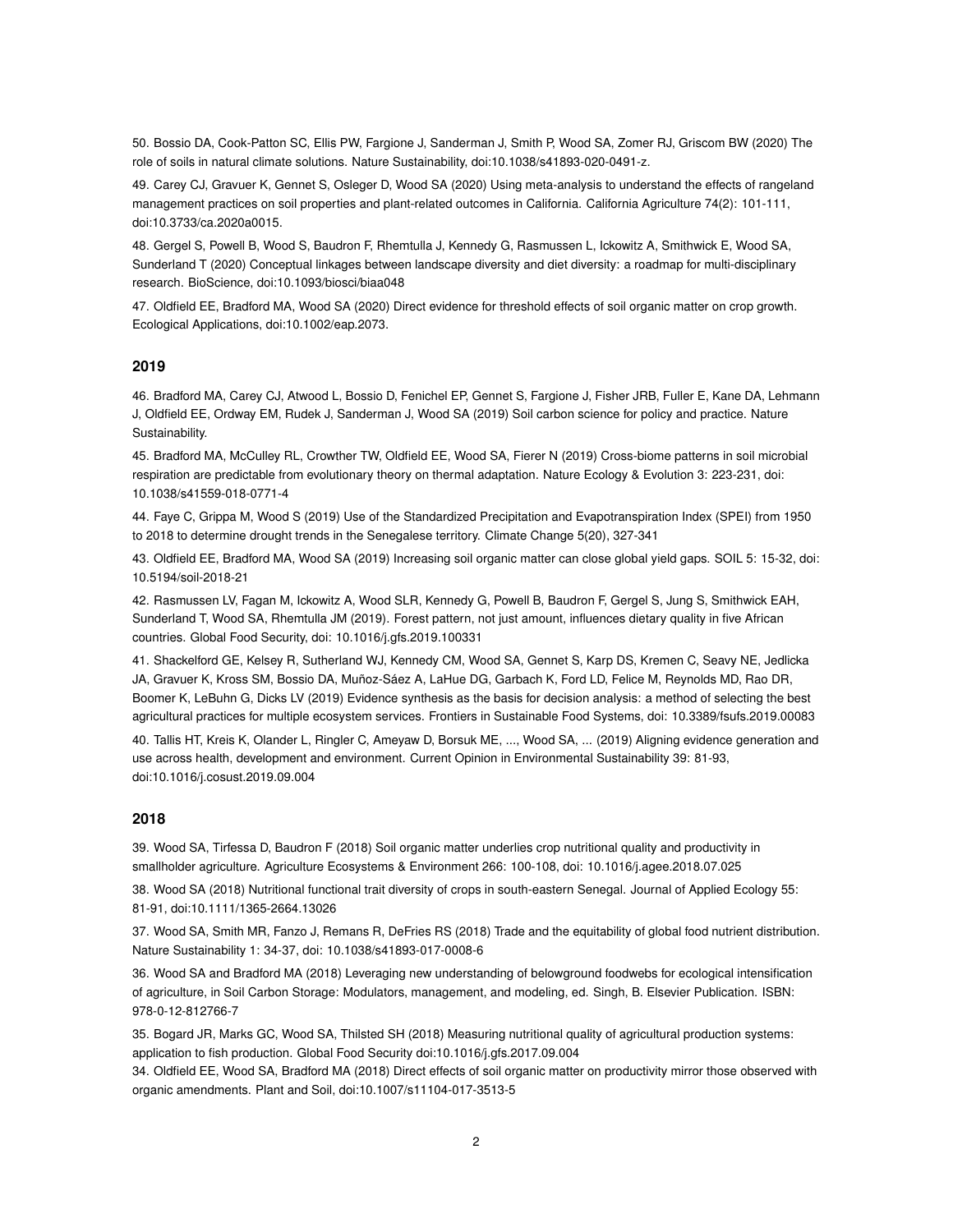#### **2017**

33. Wood SA, Gilbert JA, Leff JW, Fierer N, D'Angelo H, Bateman C, Gedallovich SM, Gillikin CM, Gradoville R, Mansor P, Massmann A, Yang N, Turner BL, Brearly FQ, McGuire KL (2017) Consequences of tropical forest conversion to oil palm on soil bacterial community and network structure. Soil Biology and Biochemistry 112: 258-268, doi:10.1016/j.soilbio.2017.05.019

32. Bradford MA, Veen GFC, Bonis A, Bradford EM, Classen AT, Cornelissen JHC, Crowther TW, De Long JR, Kardol P, Manrubia-Freixa M, Freschet GT, Maynard DS, Newman GS, van Logtestijn RSP, Viketoft M, Wardle DA, Wieder WR, Wood SA, van der Putten WH (2017) Fine-scale data do not support the hierarchical model of litter decomposition. Nature Ecology & Evolution, doi: 10.1038/s41559-017-0367-4

31. DeFries RS, Fanzo J, Mondahl P, Remans R, Wood SA (2017) Is voluntary certification of tropical agricultural commodities achieving sustainability goals?: A review of the evidence. Environmental Research Letters 12: 033001, doi:10.1088/1748-9326/aa625e \*ERL Highlight of 2017

30. Diallo MD, Mahamat-Saleh M, Sarr PS, Masse D, Wood SA, Diallo A, Ndiaye O, Diop L, Agbangba EC, Ndao P, Dick RP, Doelsch E, Chotte J-L, Diop A, Guisse A (2017) Effects of major woody species of the Senegalese Great Green Wall on N mineralization and microbial biomass in soils. Bois et Forêts des Tropiques 333(3): 43-54

29. Rose KC, Graves RA, Hansen WD, Harvey BJ, Qiu J, Wood SA, Ziter C, Turner MG (2017) Historical foundations and future directions in macrosystems ecology. Ecology Letters, doi:10.1111/ele.12717

28. Thompson LR, Sanders J, McDonald D, Amir A, Ladau, J, Locey K, Prill J, Tripathi A, Gibbons S, Ackerman G, Navas-Molina-Navas J, Janssen S, Kopylova E, Vásquez-Baeza Y, González A, Morton J, Mirareb S, Xu Z, Jiang L, Haroon M, Kanbar J, Zhu Q, Song S, Kosciolek T, Bokulich N, Lefler J, Brislawn C, Humphrey G, Owens S, Hampton-Marcell J, Berg-Lyons McKenzie V, Fierer N, Fuhrman J, Clauset A, Stevens R, Shade A, Pollard K, Goodwin K, Jansson J, Gilbert J, Knight R, ..., Wood SA, et. al (as part of Earth Microbiome Project Consortium 300+ authors) (2017) A communal catalogue reveals Earth's multiscale microbial diversity. Nature 104: 11436, doi: 10.1038/nature24621

#### **2016**

27. Wood SA, Bell C, Bradford MA, Naeem S, Sokol N, Wallenstein MD, Palm CA (2016) Opposing effects of different soil organic matter fractions on crop yields. Ecological Applications, 26(7): 272-285, doi:10.1890/16-0024.1

26. Wood SA, McGuire KL, Hickman JE (2016) Microbial ecology under climate change in tropical agroecosystems, in Climate Change and Microbial Ecology: Current Research and Future Trends, ed. Marxsen J. Horizon Press

25. Bradford MA, Berg B, Maynard DS, Wieder WR, Wood SA (2016) Understanding the dominant controls on litter decomposition. Journal of Ecology 104: 229-238, doi:10.1111/1365-2745.12507

24. DeFries RS, Mondal P, Singh D, Agrawal I, Fanzo J, Remans R, Wood SA (2016) Synergies and trade-offs for sustainable agriculture: Nutritional yields and climate-resilience for cereal crops in Central India. Global Food Security, doi:10.1016/j.gfs.2016.07.001

23. Diallo MD, Wood SA, Diallo A, Saleh MM, Ndiaye O, Tine AK, Ngamb T, Guisse M, Seck S, Diop A, Guisse A (2016) Soil suitability for the production of rice, groundnut, and cassava in the peri-urban Niayes zone, Senegal. Soil & Tillage Research 155: 412-420, doi:10.1016/j.still.2015.09.009

22. Naeem S, Prager C, Weeks B, Varga A, Flynn DFB, Griffin K, Muscarella R, Palmer M, Wood SA, Schuster W (2016) Biodiversity as a multidimensional construct: a review, framework and case study of herbivory's impact on plant biodiversity. Proceedings of the Royal Society B, 20153005, doi:10.1098/rspb.2015.3005

#### **2015**

21. Wood SA, Karp DS, DeClerck F, Kremen C, Palm CA, Naeem S (2015) Functional traits in agriculture: agrobiodiversity and ecosystem services. Trends in Ecology and Evolution 30: 531-539, doi:10.1016/j.tree.2015.06.013

20. Wood SA, Bradford MA, Gilbert JA, McGuire KL, Palm CA, Tully KL, Zhou J, Naeem S (2015) Agricultural intensification and the functional capacity of soil microbes on smallholder African farms. Journal of Applied Ecology 52: 744-752, doi:10.1111/1365-2664.12416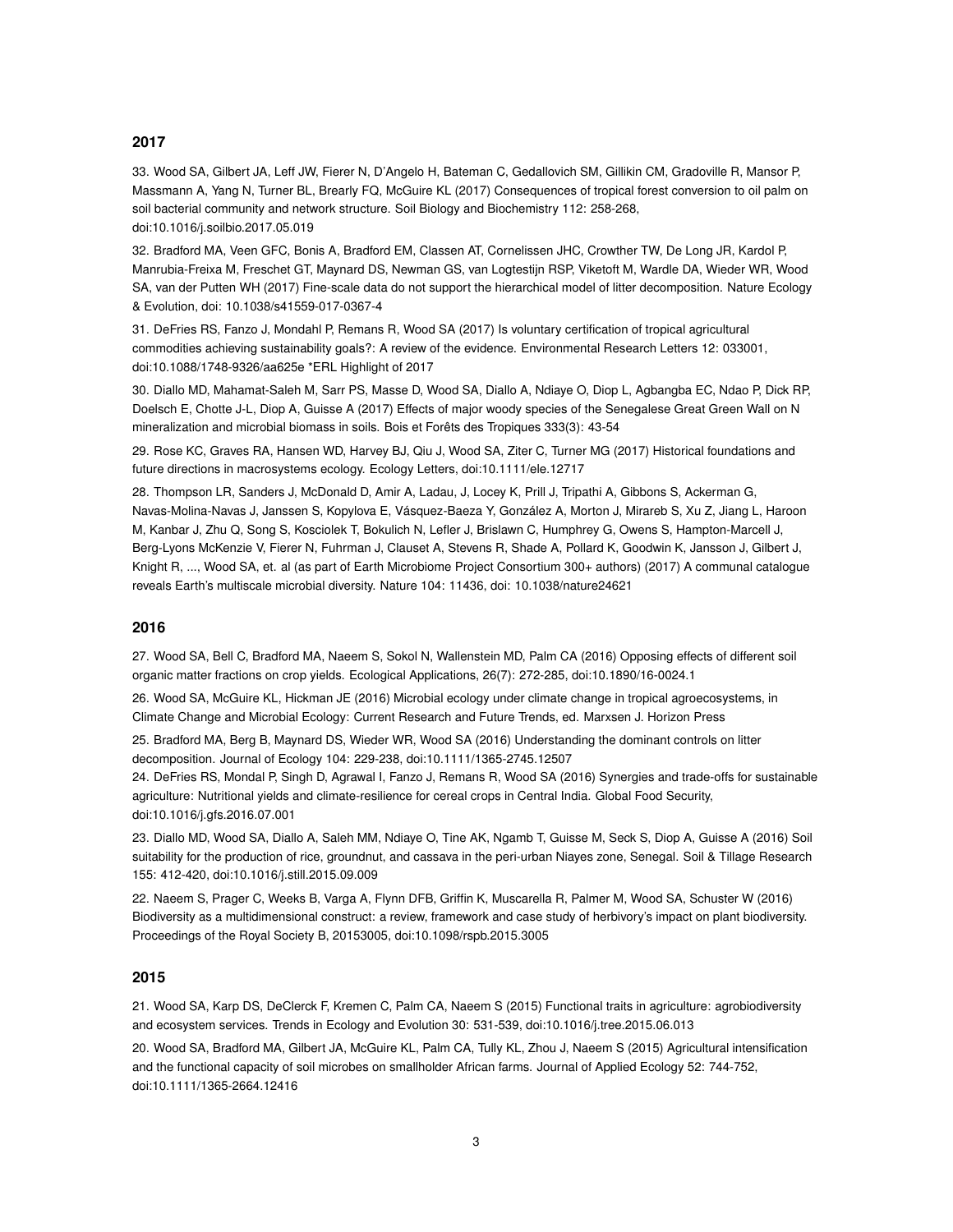19. Wood SA, Almaraz M, Bradford MA, McGuire KL, Neill C, Naeem S, Palm CA, Tully KL, Zhou J (2015) Farm management, not soil microbial diversity, controls nutrient loss from tropical smallholder agriculture. Frontiers in Microbiology 6: 90, doi:10.3389/fmicb.2015.00090

18. Anderman TL, DeFries RS, Wood SA, Remans R, Ahuja R, Ulla SE (2015) Evaluating Nutrition and Time Allocations with Alternative Cook Stoves: Examples of Biogas in Southern India. Frontiers in Nutrition 2: 28, doi:10.3389/fnut.2015.00028

17. DeFries RS, Palm CA, Remans R, Fanzo J, Wood SA, Anderman TL (2015) Metrics for land-scarce agriculture. Science 349: 238-240, doi:10.1126/science.aaa5766

16. Mulder C, Bennet EM, Bohan DA, Bonkowski M, Carpenter SR, Chalmers R, Cramer W, Durance I, Eisenhauer N, Haughton AJ, Hettelingh J-P, Hines J, Huston MA, Jeppesen E, Krumins JA, Ma A, Mancinelli G, McLaughlin O, Naeem S, Pascual U, Peñuelas J, Pettorelli N, Pocock MJO, Rafaelli D, Rasmussen JJ, Rusch GM, Scherber C, Setälä H, Vacher C, Voigt W, Vonk JA, Wood SA, Woodward G (2015) 10 years later: networking 35 priorities for science and society after the Millennium Assessment. Advances in Ecologial Research 53: 1-53, doi:10.1016/bs.aecr.2015.10.005

15. Oldfield EE, Wood SA, Palm CA, Bradford MA (2015) How much SOM is needed for sustainable agriculture? Frontiers in Ecology and Environment 13: 527-527, doi:10.1890/1540-9295-13.10.527

14. Tully KL, Wood SA, Almaraz M, Palm CA, Neill C (2015) The effect of the African Green Revolution interventions on yields and nitrogen balances in smallholder maize farms in Western Kenya. Agriculture, Ecosystems & Environment 214: 10-20, doi:10.1016/j.agee.2015.08.006

#### **2014**

\*Authors contributed equally

13. Wood SA and Mendelsohn RO (2014) The impact of climate change on agricultural revenue at the local level: a case study in the Fouta Djallon, West Africa. Environment and Development Economics 20: 20-36, doi:10.1017/S1355770X14000084

12. Wood SA, Jina AS, Jain M, Kristjanson P, DeFries RS (2014) Smallholder farmer cropping decisions related to climate variability across multiple regions. Global Environmental Change 25: 163-172, doi:10.1016/j.gloenvcha.2013.12.011

11. Bradford MA\*, Wood SA\*, Bardgett R, Black HIJ, Bonkowski M, Eggers T, Grayston SJ, Kandeler E, Manning P, Setala H, Jones TH (2014) Discontinuity in the responses of ecosystem processes and multifunctionality to altered soil community composition. PNAS 111: 14478-14483, doi:10.1073/pnas.1413707111

10. Remans R\*, Wood SA\*, Saha N, Anderman TL, DeFries RS (2014) Measuring the nutritional diversity of national food supplies. Global Food Security 3: 174-182, doi:10.1016/j.gfs.2014.07.001

9. Anderman TL, Remans R, Wood SA, DeRosa K, DeFries RS (2014) Synergies and tradeoffs between cash crop production and food security: a case study in rural Ghana. Food Security 6: 541-544, doi:10.1007/s12571-014-0360-6

8. Bradford MA, Warren RJ, Baldrian P, Crowther T, Maynard DS, Oldfield EE, Weider W, Wood SA, King JR (2014) Climate fails to explain wood decomposition at regional scales. Nature Climate Change 4: 625-630, doi:10.1038/nclimate2251

7. Ndiaye O, Diallo A, Wood SA, Guisse A (2014) Structural diversity of woody species in the Senegalese semi-arid Ferlo zone. American Journal of Plant Science 5: 416-426, doi:10.4236/ajps.2014.53055

6. Oldfield EE, Felson AJ, Wood SA, Hallett RA, Strickland MS, Bradford MA (2014) Positive effects of afforestation efforts on the health of urban soils. Forest Ecology & Management 313: 266-273, doi:10.1016/j.foreco.2013.11.027

#### **2013**

5. Wood SA (2013) The Gambia River, in Biomes and Ecosystems: An Encyclopedia, ed. Howarth RW. Ipswich, MA: Salem Press, pp: 584-586

4. Tully KL, Lawrence D, Wood SA (2013) Organically managed coffee agroforests have larger soil phosphorus but smaller soil nitrogen pools than conventionally managed agroforests. Biogeochemistry 115: 385-397, doi: 10.1007/s10533-013-9842-4

3. Tully KL, Wood SA, Lawrence D (2013) Fertilizer type and species composition affect leachate nutrient concentrations in coffee agroecosystems. Agroforestry Systems 87: 1083-1100, doi: 10.1007/s10457-013-9622-0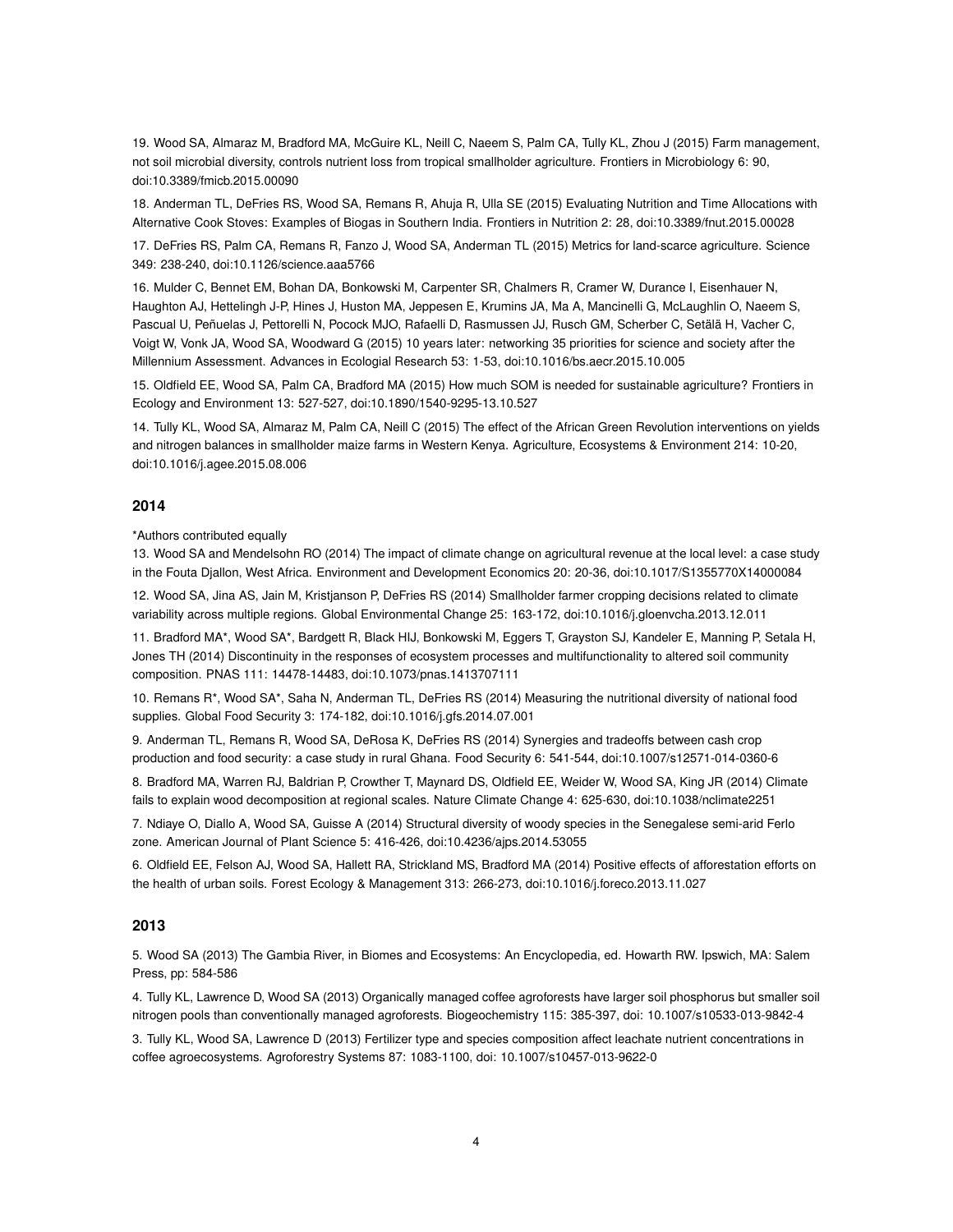#### **2012**

2. Bradford MA, Wood SA, Maestre FT, Reynolds JF, Warren RJ (2012) Contingency in ecosystem but not plant community response to multiple global change factors. New Phytologist 196: 462-471, doi: 10.1111/j.1469-8137.2012.04271.x

1. Covey KR, Wood SA, Warren RJ, Lee X, Bradford MA (2012) Elevated methane concentrations in trees of an upland forest. Geophysical Research Letters 39: L15705, doi: 10.1029/2012GL052361

#### **In review**

Wood SA, Brennan E (in revision) Impact of cover crops and compost on soil carbon fractions in California organic agriculture. Biogeochemistry.

Wood SA, Bowman M (in revision) Soil health under a large-scale, farmer-led experiment of conservation agriculture.

Addicott E, Bradford MA, Pinsky M, Wood SA, Fenichel E (in review) Toward an improved understanding of causation in global change science.

Kane D, Bradford MA, Fuller E, Oldfield EE, Wood SA (in review) Soil organic matter effects on US maize production and crop insurance payouts under drought.

Fierer N, Wood SA, Bueno de Mesquita CP (in review) How microbes can, and cannot, be used to assess soil health.

# **Media Coverage**

"Senegal hopes it has the next quinoa," Quartz Africa, September 2, 2018. https://qz.com/africa/1369658/senegal-hopes-it-has-the-next-quinoa/ International Food Policy Research Institute, News In Brief #37, March 14, 2018

# **Other Publications**

Fanzo J and Wood SA (2018) Our ability to nourish the planet depends on international trade. Malnutrition Deeply. March 7, 2018. https://www.newsdeeply.com/malnutrition/community/2018/03/07/our-ability-to-nourish-the-planet-depends-oninternational-trade

Wood SA (2018) Our ability to feed the planet depends on international trade. Nature Sustainability Behind the Paper. February 19, 2018. https://sustainabilitycommunity.nature.com/channels/1385-behind-the-paper/posts/30462-our-ability-tofeed-the-planet-depends-on-international-trade

Wood SA (2018) Ecological diversity metrics can teach us how to feed the world well. The Applied Ecologist's Blog. January 18, 2018. https://jappliedecologyblog.wordpress.com/2018/01/18/agroecology-wood

Tallis H, Kreis K, Olander L, Ringler C et al. (2017) Bridge Collaborative Practitioner's Guide: Principles and Guidance for Cross-sector Action Planning and Evidence Evaluation. Washington DC: The Nature Conservancy.

Wood SA (2016) A Dirty Solution to Cleaning the Atmosphere. Cool Green Science. June 20, 2016. http://blog.nature.org/science/2016/06/20/a-dirty-solution-to-cleaning-the-atmosphere/

Wood SA (2015) African Green Revolution and the functional capacity of soil microbial communities. Beneath Our Feet. June 17, 2015. http://blog.globalsoilbiodiversity.org/article/2015/06/17/african-green-revolution-and-functional-capacity-soilmicrobial-communities

Wood SA (2012) Farming the Fouta Djallon: The effects of economics and climate on agrobiodiversity and agricultural production in northern Guinea and southern Senegal. Tropical Resources.

Wood SA (2011) The Challenge of Maintaining Ecosystem Services. SAGE Magazine. December 2, 2011.

Wood SA (2010) Mangi teus-teus: between a Weberian and historical understanding of economic dominance among pious Muslims in francophone West Africa. Journal of Islamic Marketing.

Wood SA (2008) Fear of Knowledge. Philosophy Now 66: 38-39.

Wood SA (2007) The High School Philosophy Seminar and Philosophical Positivism. Questions: Journal of Philosophy 7: 1-11, doi:10.5840/questions200772.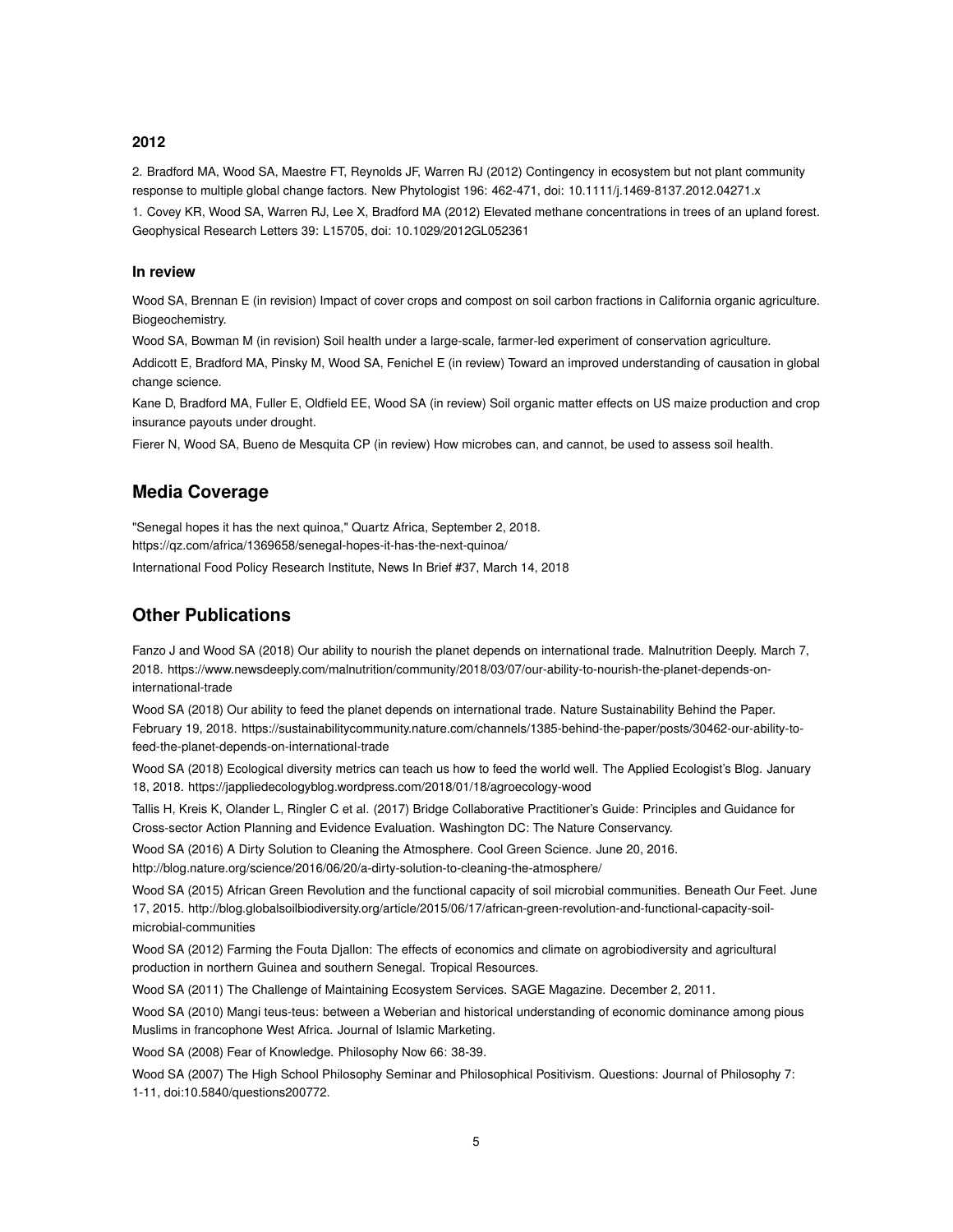# **Grants and Fellowships**

| 2019-2021 | Understanding how local-scale controls on litter decomposition shape emergent macrosystem bio-      |
|-----------|-----------------------------------------------------------------------------------------------------|
|           | geochemical patterns, NSF Macrosystems, \$1,400,000 (\$94,617 to co-PI Wood)                        |
| 2018-2020 | Soil health and water funds: innovative solutions for our climate, lands, and waters, China Global  |
|           | Conservation Fund, \$360,000                                                                        |
| 2018-2019 | Quantifying feedbacks between vegetation and ecosystem nutrient cycling in southeastern Senegal,    |
|           | CRDF Global, \$20,000                                                                               |
| 2018-2019 | Building the evidence base for soil carbon sequestration and sustainable grazing in the Northern    |
|           | Rangelands Trust, RJ Kose Family Research Grant, \$10,000                                           |
| 2017-2019 | Developing targets to manage soil organic matter for environment and people, Science for Nature and |
|           | People Partnership, \$198,230                                                                       |
| 2015-2017 | NatureNet Science Fellowship, The Nature Conservancy, \$210,002                                     |
| 2015      | Fulbright Fellowship, Senegal, \$25,000                                                             |
| 2014      | Global Soil Biodiversity Initiative Student Fellowship, \$1,500                                     |
| 2014-2016 | Borlaug Food Security Fellowship, USAID Feed the Future, \$40,000                                   |
| 2013      | Lewis and Clark Explorers Fellowship, \$5,000                                                       |
| 2013      | NSF CHANS Fellowship, \$1,000                                                                       |
| 2012      | Leitner Family Fellowship, Columbia University, \$2,500                                             |
| 2010      | Tropical Resources Institute Fellowship, Yale School of Forestry and Environmental Studies, \$1,000 |
| 2010      | Lindsay Fellowship in African Studies, MacMillan Center, Yale University, \$1,000                   |
| 2010      | Agrarian Studies Research Fellowship, Yale University, \$1,000                                      |

# **Invited Workshops and Working Groups**

| 2019–Present | GHG Asset Quantification Working Group, Ecosystem Service Market Consortium                          |
|--------------|------------------------------------------------------------------------------------------------------|
| 2019–Present | Innovations to build sustainable, equitable, and inclusive food value chains, Atkinson Center for a  |
|              | Sustainable Future, Cornell University                                                               |
| 2018-2020    | Diverse pathways to nourishment: understanding how agricultural biodiversity enhances food security  |
|              | and nutrition, SESYNC Working Group                                                                  |
| 2017-2019    | Landscape diversity as a driver of dietary diversity, SESYNC Working Group                           |
| 2019         | Food system innovation in the context of climate change, PATH, The Bridge Collaborative, Harvest-    |
|              | Plus, Washington, DC                                                                                 |
| 2019         | Climate change mitigation health co-benefits workshop, Wellcome Trust, London                        |
| 2017-2019    | Developing targets to manage soil organic matter for environment and people, SNAPP Working Group     |
|              | (Lead PI)                                                                                            |
| 2017         | Sustainable Food and Nutrition Working Group, The Bridge Collaborative, Durham, NC                   |
| 2015         | Science Solution Space Workshop, The Nature Conservancy, Santa Cruz, CA                              |
| 2015         | Nutrition Sensitive Landscapes Methodology Workshop, CGIAR Research Program on Agriculture for       |
|              | Nutrition and Health, Rome                                                                           |
| 2013         | Intensifying Agriculture: Environmental Impacts and Potential Solutions, Brown-MBL Interdisciplinary |
|              | Workshop, Marine Biological Laboratory, Woods Hole, MA                                               |

# **Organized Sessions**

2017 | Unearthing identity and making place around extractive industries in West Africa, Association of American Geographers Annual Meeting, Boston, MA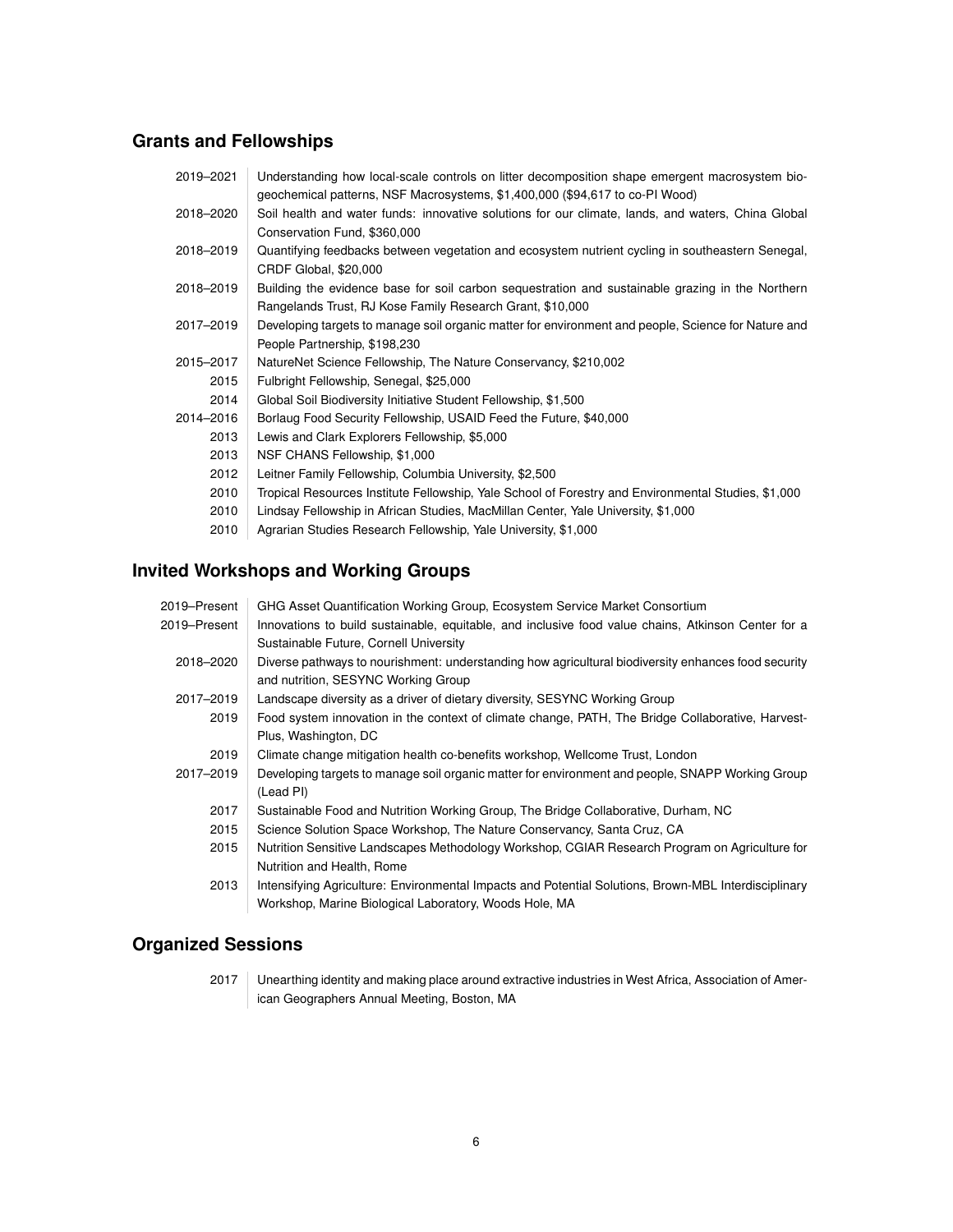## **Invited Seminars and Presentations**

- 2020 Department of Environmental Sciences, Emory University, Atlanta, GA
- 2020 Department of Environmental Science, American University, Washington, DC
- 2018 Department of Environmental Studies, University of California Santa Barbara, Santa Barbara, CA
- 2018 Central United States Science, Stewardship, and Conservation Conference, The Nature Conservancy, Madison, WI
- 2018 School of Integrative Plant Science, Cornell University, Ithaca, NY
- 2018 Science for Nature and People Partnership Board Meeting, National Center for Ecological Analysis and Synthesis, University of California Santa Barbara, Santa Barbara, CA
- 2018 | Institute of Food and Agricultural Sciences, University of Florida, Gainesville, FL
- 2017 School of Sustainability, Arizona State University, Tempe, AZ
- 2017 International Development, Community, and Environment Department, Clark University, Worcester, MA
- 2016 Department of Geography, University of Alabama, Tuscaloosa, AL
- 2016 Department of Earth and Planetary Sciences, Johns Hopkins University, Baltimore, MD
- 2016 College of the Atlantic, Bar Harbor, ME
- 2016 Global Science Council Meeting, The Nature Conservancy, Seattle, WA
- 2016 | Environmental Studies Program, University of Oregon, Eugene, OR
- 2015 Department of Ecology, Evolution and Environmental Biology, Columbia University, New York, NY
- 2014 Eco&Sols, Montpellier, France
- 2014 Institute of Evolutionary Sciences of Montpellier, Montpellier, France
- 2014 Bioversity International, Montpellier, France
- 2012 Millennium Villages Project Colloquium, Columbia University, New York, NY

### **Contributed Seminars and Presentations**

- 2020 North American Congress for Conservation Biology, Virtual Conference
- 2019 Association of American Geographers, Washington, DC
- 2018 Global Science Gathering, The Nature Conservancy, Houston, TX
- 2018 | Association of American Geographers, New Orleans, LA
- 2017 | 6th International Symposium on Soil Organic Matter, Rothamsted, UK
- 2017 | Soil Ecological Society, Fort Collins, CO
- 2017 | Institut de Recherche pour le Developement, Dakar, Senegal
- 2016 | A Community on Ecosystem Services, Jacksonville, FL
- 2016 Association of Tropical Biology and Conservation, Montpellier, France
- 2015 | Association of American Geographers, Chicago, IL
- 2014 Global Soil Biodiversity Initiative, Dijon, France
- 2014 Global Land Project, Berlin, Germany
- 2013 Soil Science Society of America, Tampa, FL
- 2013 Ecological Society of America, Minneapolis, MN
- 2005 American Philosophical Association, New York, NY

#### **Professional Development**

- 2020 Project Management for Wildlife Conservation, WildTeam UK
- 2019 Engaging Across Differences Workshop, The Nature Conservancy
- 2019 Ecological Forecasting Summer Course, Boston University
- 2019 Becoming a Powerful Leader, Cornell University
- 2019 Fundraising and Revenue Generation, Cornell University
- 2017 Introduction to Bayesian Inference with Stan, StanCon, Columbia University
- 2012 | Agent Based Modeling with NetLogo, Columbia University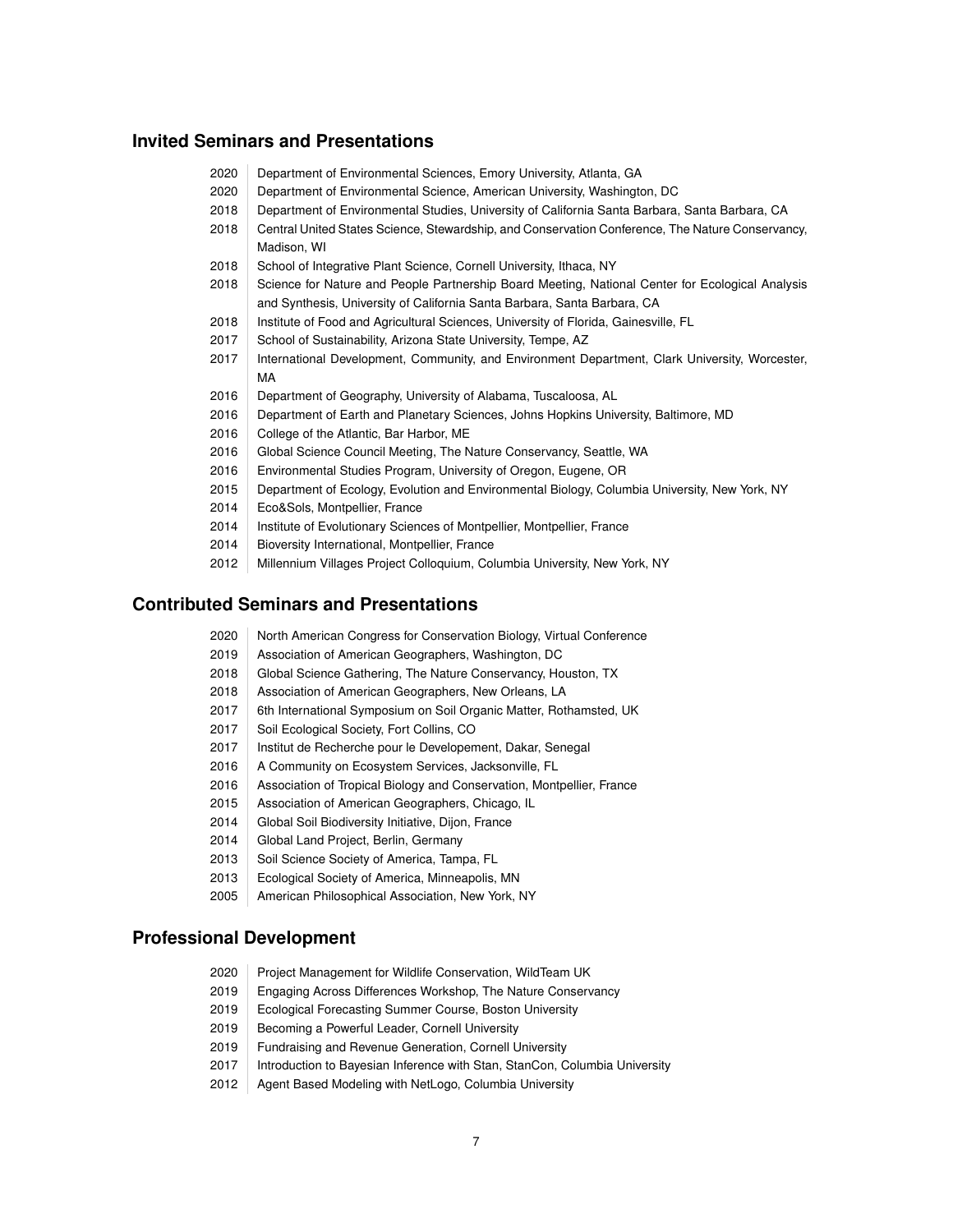# **Teaching Experience**

#### **Course Leader**

|      | 2016–Present   Foundations of Agriculture and Environment, Yale School of the Environment $(4x)$ |
|------|--------------------------------------------------------------------------------------------------|
| 2012 | Introduction to biostatistics with R, Université Cheikh Anta Diop                                |

#### **Teaching Assistant**

- 2013 Ecosystem Ecology and Global Change, Columbia University (Instructor: D. Menge)
- 2013 Tropical Agriculture, Study Abroad Program in Tropical Biology and Sustainability, Columbia University, Princeton University, Mpala Research Centre (Instructor: C. Palm)
- 2012 Biodiversity, Columbia University (Instructor: D. Melnick)
- 2010 Economics of the Environment, Yale School of Forestry and Environmental Studies (Instructor: M. Kotchen)

#### **Guest Lectures**

- 2019 Soil Health and Human Health, Yale Climate Change and Health Initiative, Yale School of Public Health
- 2019 Tropical Forest Landscapes: Conservation, Restoration and Sustainable Use, Environmental Leadership and Training Initiative, Yale School of Forestry and Environmental Studies
- 2019 Survival Skills for Doctoral Students, Yale School of Forestry and Environmental Studies (Instructors: I. Burke, W. Laurenroth)
- 2019 Agriculture and the Environment in Developing Countries, The Fletcher School, Tufts University (Instructor: A. Cohn)
- 2018 Survival Skills for Doctoral Students, Yale School of Forestry and Environmental Studies (Instructors: I. Burke, W. Laurenroth)
- 2017 Soils and Climate Change, Global Food Systems, Yale School of Forestry and Environmental Studies (Instructor: M. Bomford, G. Geballe)
- 2016 Climate Change and Nutrition, Frontiers in Public Health, Yale School of Public Health (Instructor: A. Ko)
- 2013 Biodiversity and Ecosystems, Foundations of Development Practice, School of International and Public Affairs, Columbia University (Instructor: J. Sachs)
- 2013 Biodiversity and Ecosystem Functioning: an overview, Biodiversity and Ecosystem Processes, Columbia University (Instructor: S. Naeem)

#### **Other**

| 2011      | Designed syllabus, Environmental Issues in Africa, Yale School of Forestry and Environmental Studies |
|-----------|------------------------------------------------------------------------------------------------------|
|           | (Instructor: R. Bailis)                                                                              |
| 2004-2007 | Co-founder, co-director, and discussion leader, The High School Philosophy Seminar at GW, The        |
|           | George Washington University                                                                         |
| 2005      | Writing coach, Social and Political Philosophy, The George Washington University (Instructor: P.     |
|           | Churchill)                                                                                           |

# **Mentorship**

#### **Postdoc**

2017–2019 Lesley Atwood, National Center for Ecological Analysis and Synthesis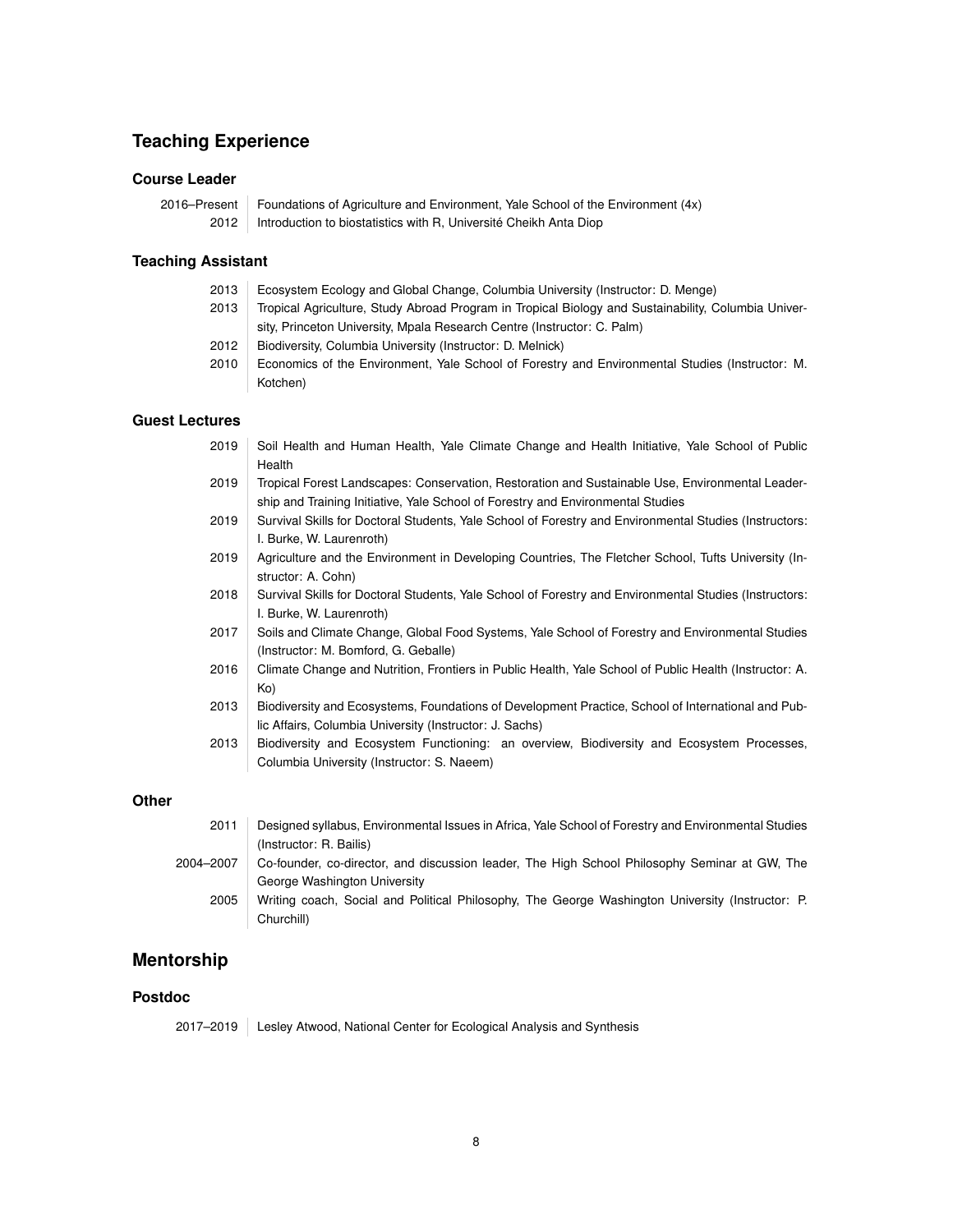## **PhD**

| 2020–Present   Aaron Prairie, Colorado State University, FFAR Fellow Mentorship Program |
|-----------------------------------------------------------------------------------------|
| 2017–Present   Chad Papa, Michigan State University                                     |
| 2015–Present   Daniel Kane, Yale School of Forestry and Environmental Studies           |

#### **Masters**

| 2020      | Partners on Prospect Mentoring Program, Yale School of the Environment |
|-----------|------------------------------------------------------------------------|
| 2020      | Darya Watnick, Yale School of the Environment                          |
| 2018      | Abigail Snyder, Yale School of Forestry and Environmental Studies      |
| 2018      | Rachel McMonagle, Yale School of Forestry and Environmental Studies    |
| 2016–2017 | Moussou Cissokho, Université Cheikh Anta Diop                          |

## **Undergraduate**

| 2014 | Carly Wertheim, Barnard College         |
|------|-----------------------------------------|
| 2013 | Tal Lee Anderman, Columbia University   |
| 2013 | Caitlin Hoeberlein, Columbia University |

# **High School**

| 2016-2018 | Catherine Beck, The Spence School         |
|-----------|-------------------------------------------|
|           | 2017   Sophia Sonnenfeldt, Heschel School |

# **Research Assistants**

| 2019      | Kyle Monper, University of California, Santa Barbara            |
|-----------|-----------------------------------------------------------------|
| 2018      | Ella Schmidt, Yale School of Forestry and Environmental Studies |
| 2017–2018 | Dillon Osleger, University of California, Santa Barbara         |
| 2014      | Kelsey Markey, Columbia University                              |
| 2013      | Anna Wade, Yale University                                      |

# **Professional Service**

### **Journal Reviewer**

Agriculture, Ecosystems and Environment Biology and Fertility of Soils BioScience Climate and Development Ecological Economics Ecology European Journal of Soil Biology Frontiers in Sustainable Food Systems (Review Editor of Land, Livelihoods and Food Security specialty) Functional Ecology Global Biogeochemical Cycles Global Change Biology The ISME Journal Journal of African Economies Journal of Applied Ecology Journal of Arid Environments Land Degradation and Development The Lancet Planetary Health Nature Communications